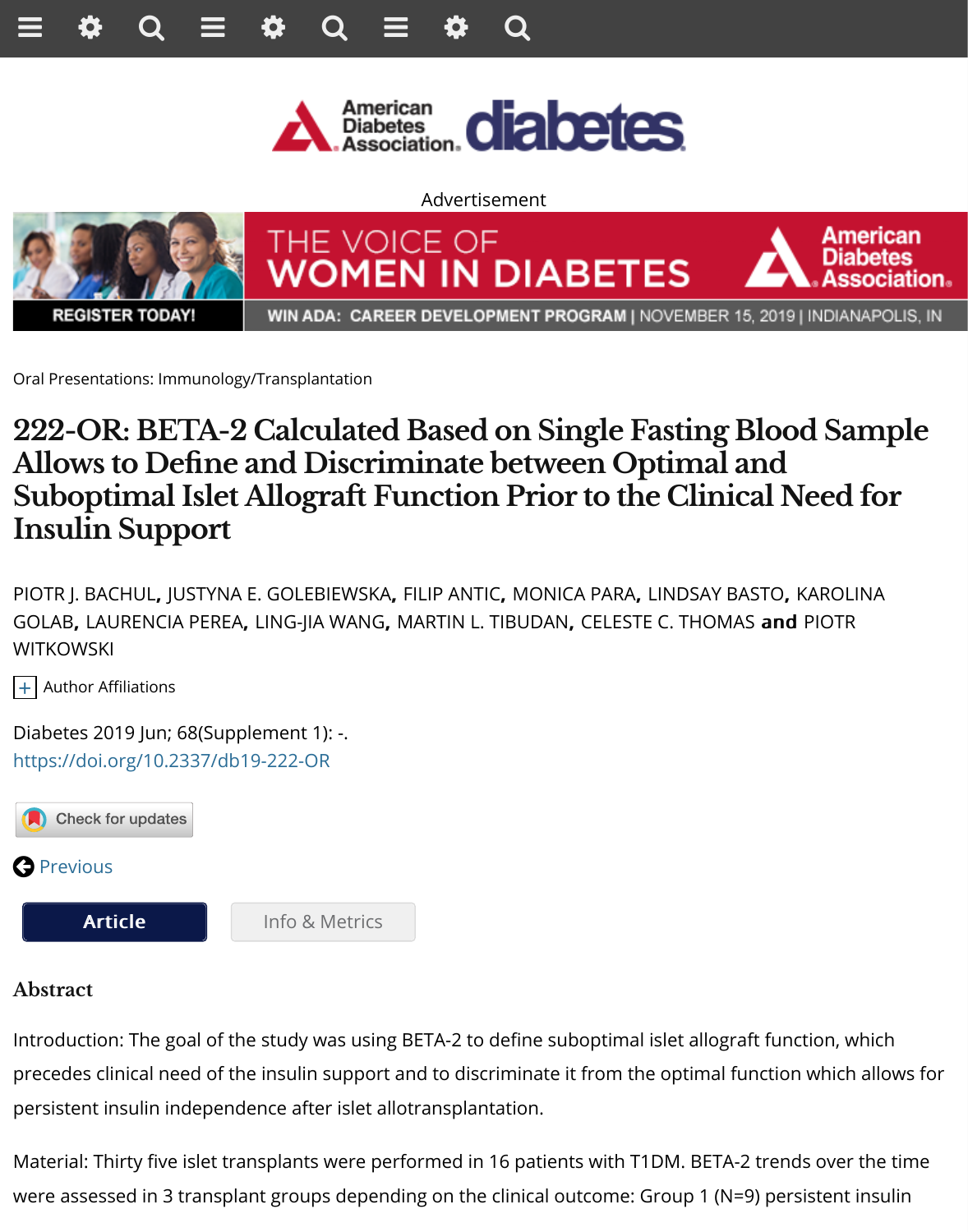follow-up. In contrast BETA-2 dropped below 17.4 in every case from Group 2, 9 months (3-24) loss of insulin independence (Kaplan-Meyer, p=0.03). Based on above, we defined that optim any time point was represented by BETA-2  $\ge$ =17.4, whereas suboptimal when BETA-2 was be BETA-2 dropped below 17.4 at any time point, islet function never recovered, instead gradual with subsequent need for insulin support in every patient from group 2. Optimal vs. subopting function could be also discriminated based on individual fasting glucose, c-peptide or A1c val lower sensitivity and specificity. BETA-2 values never reached 17.4 at any time point after eac Group 3.

Conclusion: BETA-2 with cut off 17.4 allowed to define and discriminate optimal vs. suboptim function before need for insulin support.

Disclosure P.J. Bachul: None. J.E. Golebiewska: None. F. Antic: None. M. Para: None. I K. Golab: None. L. Perea: None. L. Wang: None. M.L. Tibudan: None. C.C. Thomas: No Witkowski: None.

Funding State of Illinois; Dompé

© 2019 by the American Diabetes Association.

## http://www.diabetesjournals.org/content/license

Readers may use this article as long as the work is properly cited, the use is educational and the work is not altered. More information is available at http://www.diabetesjournals.org/cor

## We recommend

218-OR: Does the Reparixin (CXCR1/2 Inhibitor) Improve Islet Cell Engraftment and Clinical Outcome Islet Allotransplantation in Patients with Type 1 Diabetes Mellitus? A Randomized, Double-Blind, Pro PIOTR J. BACHUL et al., Diabetes, 2019

Long-Term Function of Islet Allografts Transplanted on the Omentum Using a Biological Scaffold DAVID BAIDAL et al., Diabetes, 2018

Primary graft function, metabolic control, and graft survival after islet transplantation. [Marie-Christine Vantyghem et al.,](http://diabetes.diabetesjournals.org/content/68/Supplement_1/218-OR?utm_source=TrendMD&utm_medium=cpc&utm_campaign=Diabetes_TrendMD_0) Diabetes Care, 2009